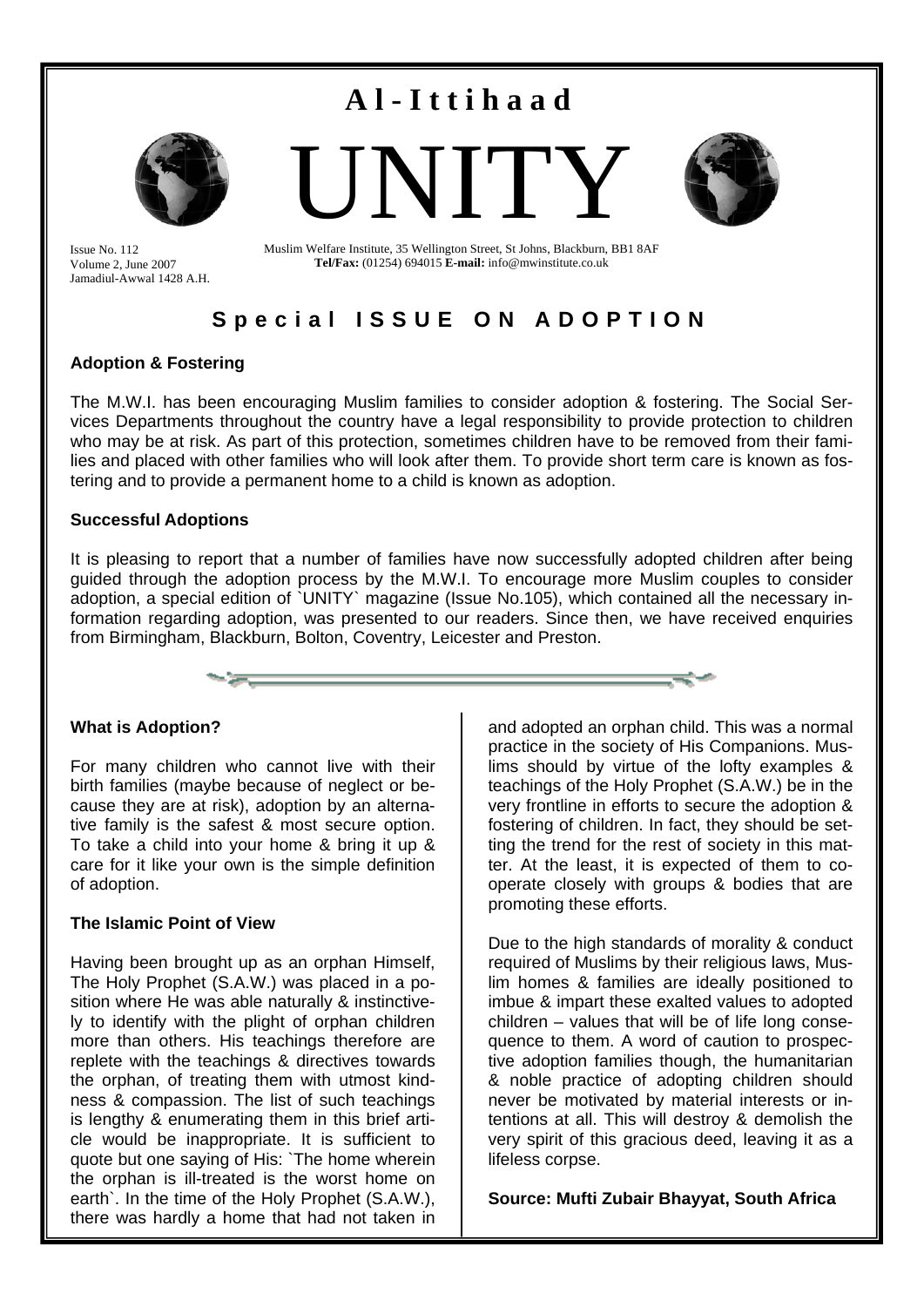### UNITY

Muslim family adopts a second time, this is their story.......

Our story on adoption was first published in the `UNITY` Magazine, Issue no. 105, May-June 2004.

It has been 3 years since we adopted our youngest child and 6 years since we adopted our eldest. It feels as if they have always been with us. They are part of us. Taqdeer was written that our souls would be together. We rarely talk about adoption, the girls feel very much as part of us. We as a couple are not related to one another but our souls were

united through marriage. Same with our two beautiful daughters, we were to be united as a family.

Our eldest daughter is settled and is making good progress at school and Madrasah. She is very friendly, sociable and has many friends. She understands more of her adoption now than she did a few years ago and does not get upset by the fact that she is

adopted. There will always come a point in her life when she will have come to terms with adoption. However, she is happy and contented and even more since the younger one came to live with us.

Our youngest daughter, from being a baby in the last issue of `UNITY` is now at Pre School. She is a joy to have, she is greatly missed when she goes to nursery and the thought of her being full time is very daunting and she will be missed very much. At the moment she is the apple of her teachers' eyes, they love her, she is so active and they are amazed that she absorbs all the info.

We can see the difference in that the little one is much more settled and attached to us compared to what the older one was at the same age. Maybe the fact that we adopted her when she was only 7 months old compared to the older one, who was 17 months old, is the defining factor.

When the younger one was only 2 years old and the older one was 6, we made a great spiritual journey to the Holy Lands of Makkah and Madinah during Ramadhan. It was a testing but enjoyable time and very different to our previous experiences. The main reason being, having a very young dependant child

> and basing our days and nights to suit the children. They still both vividly recall their experience with much enthusiasm.

> It's amazing the logic and understanding of our little one. She is very fast, very quick, she makes her own nasheeds, she has lots of tantrums especially about what she wants to wear, always exploring, very independent and assertive.

The relationship between the two sisters is beautiful, just like any two blood sisters, protective and loving. They play, they laugh, they run, they fight and they argue. But because she is so petite she gets away with everything. Now its summer they want to go out for bike rides to the park, they like visiting and going places of interest but we tend to go to quiet places.

If anyone is thinking of adopting a child, we would say "don't waste time deciding – you will have no regrets".

(The above article has been kindly presented to the M.W.I. by a couple from the Midlands, we thank them for their real life story)

*'The relationship between the two sisters is beautiful, just like any two blood sisters, protective and loving. They play, they laugh, they run, they fight and they argue. '*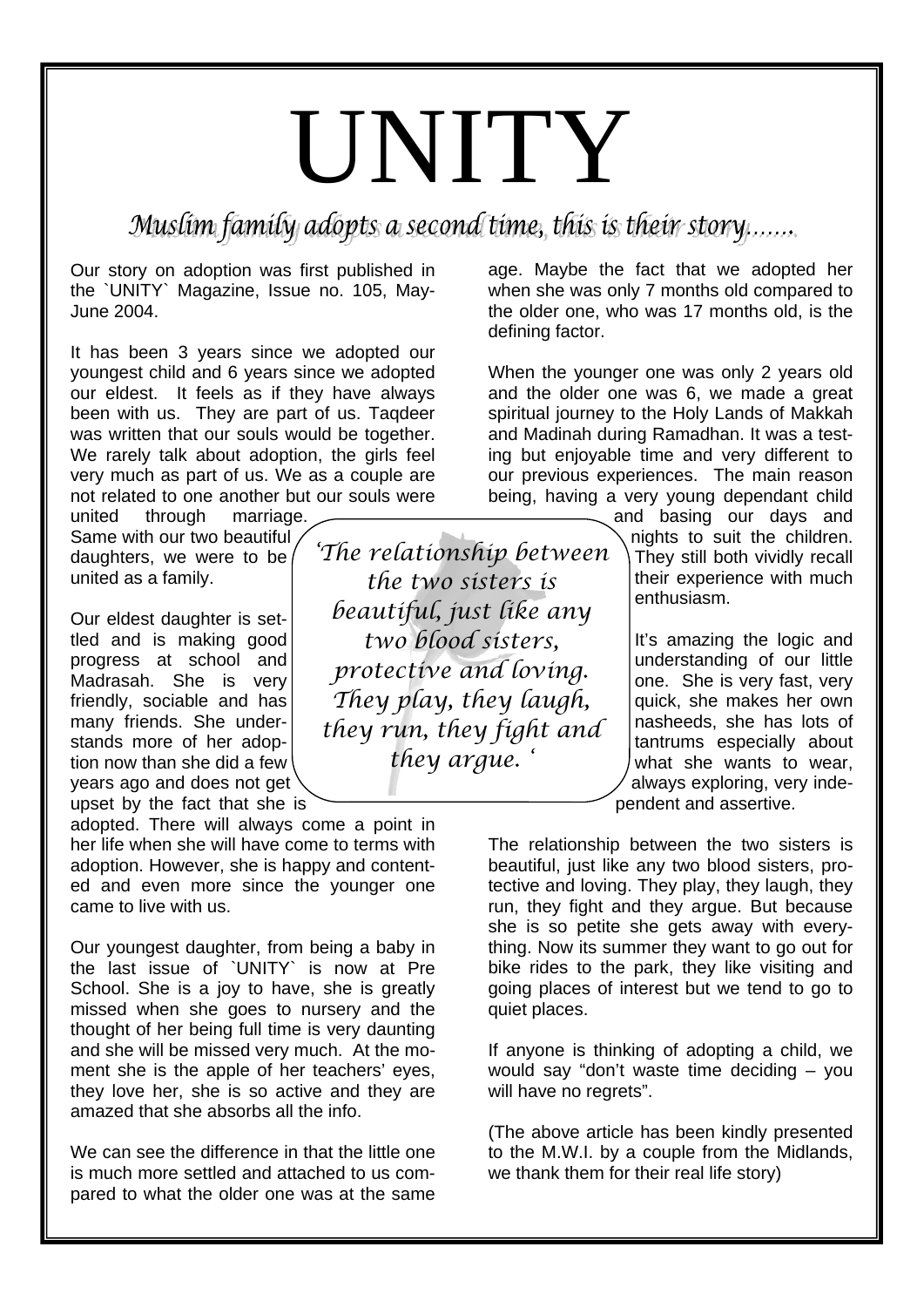## UNITY

A Muslim family `s finst adoption, this is how it went......

We are a family living in the Midlands and at the time of adopting our son, we had already been blessed with 2 lovely daughters, aged 10 and 4. We wanted to adopt a child to make a difference in that child`s life.

We had been interested in adoption for many years but had not taken any practical steps until the summer of 2002. We were advised to contact the local Social Services team. We were not considered as potential

adopters on the grounds that our youngest daughter was only 2½ yrs old. After quite a lot of chasing and insisting we were finally granted a home visit. 2 Social Workers came for the visit. A few weeks later, we were informed that we were not suitable adopters.

We were quite distressed. Our dream was not to be fulfilled and it certainly was very disappointing. Our plans for adoption were laid to rest for about 6 months. We were not aware

that if one agency does not accept us as adoptive parents, then we could apply to other agencies.

The above has been mentioned so that you are aware of some difficulties and are not put off by them. As you will read below, things had a dramatic turn for us.

By the Grace of the Almighty, we happened to approach an independent agency in May 2003 and it was so simple. After the initial visits & formalities we were quickly taken up as prospective adoptive parents. We were to be their first set of Muslim adopters.

By January 2004 we were approved and

*They bring something very special & unique into our lives, the barakah & happiness that comes with them is unbelievable.* 

waiting for a child of either sex. We had decided we wouldn't narrow our choice on choosing only a boy as we already had 2 girls. It seemed such a long wait, however, within 5 months we were matched with an 18 months old baby boy. Our son brought us such an excitement, he was so cute and we were so happy.

Our son came to live with us in July 2004 and he blended in so well with our 2 daugh-

> ters. Everything had fallen into place, it was perfect! From 4 members we became a 5 member family… It was marvellous!

> In January 2005 we legally adopted our son. Looking back, within 18 months we had gone through the full adoption process, been matched with a child that came to live with us and he was now legally adopted.

Throughout the adoption process, especially the difficult & testing times, Moulana Hanif from the Muslim Welfare Institute was very supportive and always ready to listen, providing a lot of valuable advice, many thanks Moulana.

Brothers and Sisters… adoption is not taking an unknown child into our family. It is, as stated above, giving a little child an opportunity and a chance in life, a family that will love them as they deserve to be loved and should be loved. They bring something very special & unique into our lives, the barakah & happiness that comes with them is unbelievable.

Today, it is nearly 3 years since our son